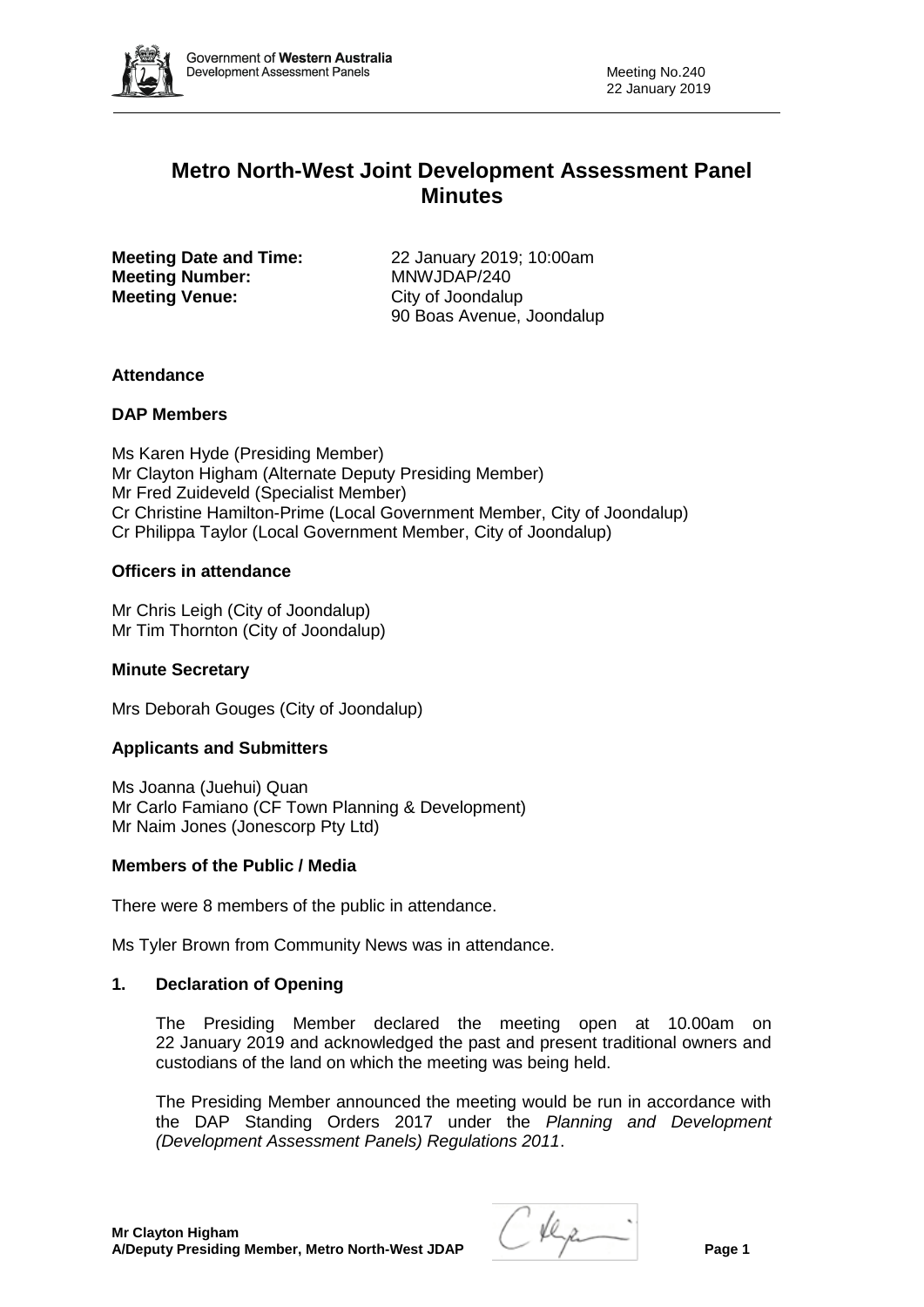

The Presiding Member advised that the meeting is being audio recorded in accordance with Section 5.16 of the DAP Standing Orders 2017 which states *'A person must not use any electronic, visual or audio recording device or instrument to record the proceedings of the DAP meeting unless the Presiding Member has given permission to do so.'* The Presiding Member granted permission for the minute taker to record proceedings for the purpose of the minutes only.

# **2. Apologies**

Ms Sheryl Chaffer (Deputy Presiding Member)

# **3. Members on Leave of Absence**

DAP Member, Ms Sheryl Chaffer has been granted leave of absence by the Director General for the period of 17 January 2019 to 1 February 2019 inclusive.

## **4. Noting of Minutes**

DAP members noted that signed minutes of previous meetings are available on the [DAP website.](https://www.dplh.wa.gov.au/about/development-assessment-panels/daps-agendas-and-minutes)

## **5. Declaration of Due Consideration**

All members declared that they had duly considered the documents.

#### **6. Disclosure of Interests**

DAP Member, Ms Karen Hyde, declared an Impartiality Interest in item 10.1. Taylor Burrell Barnett who is Ms Hyde's employer has been appointed by the City of Joondalup to advise on the future planning framework for Housing Opportunity Areas. Ms Hyde has had no involvement in the past planning framework, the context for which these applications are to be determined. Ms Hyde does not have a pecuniary interest in any of the applications.

In accordance with section 4.6.1 and 4.6.2 of the DAP Standing Orders 2017, the Deputy Presiding Member determined that the member listed above, who had disclosed an impartiality interest, was permitted to participate in discussion and voting on the item.

# **7. Deputations and Presentations**

- **7.1** Ms Joanna (Juehui) Quan addressed the DAP against the application at Item 10.1 and responded to questions from the panel.
- **7.2** Mr Naim Jones (Jonescorp Pty Ltd) addressed the DAP in support of the application at Item 10.1 and responded to questions from the panel.
- **7.3** Mr Carlo Famiano (CF Town Planning & Development) addressed the DAP in support of the application at Item 10.1 and responded to questions from the panel.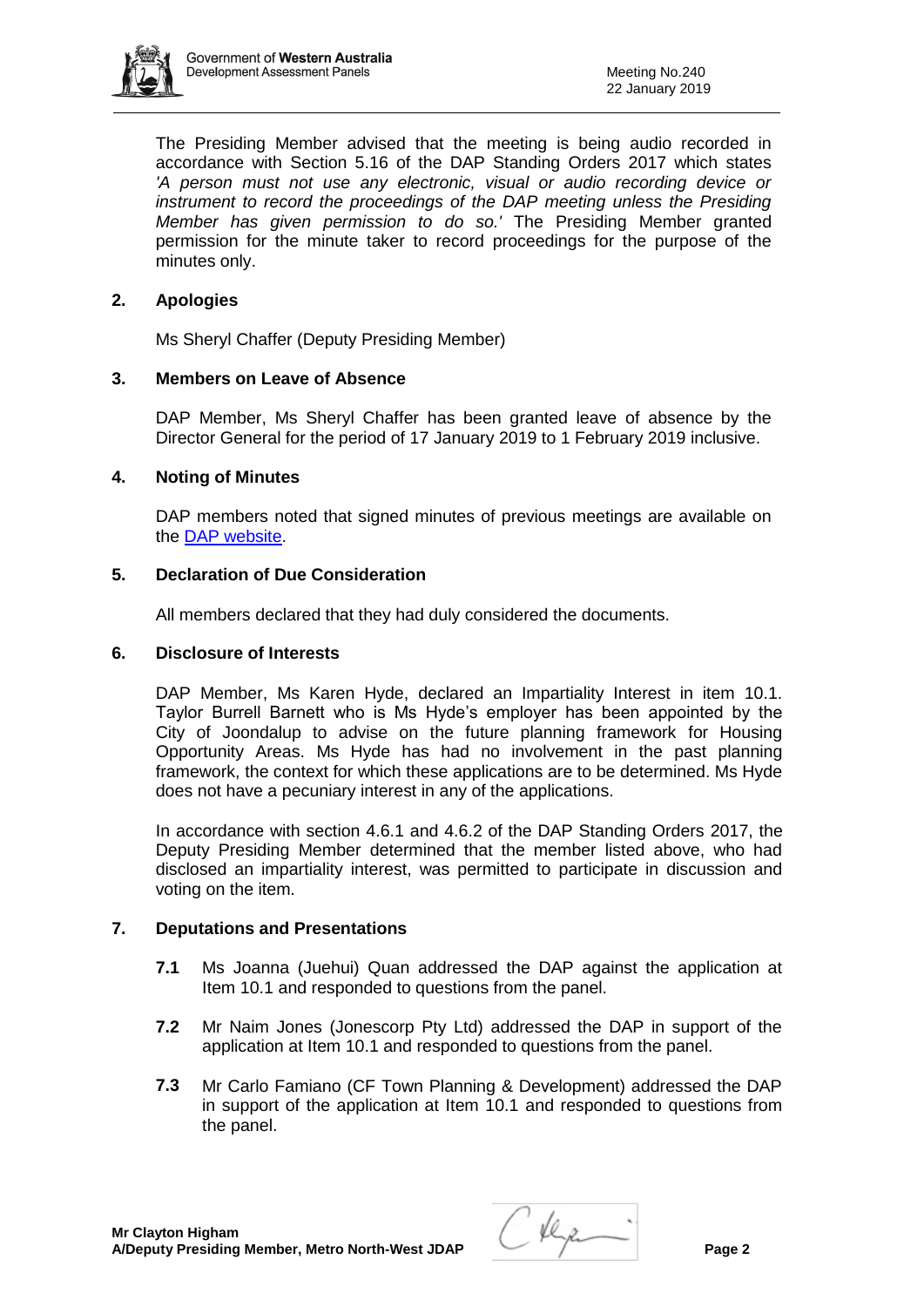

# **8. Form 1 – Responsible Authority Reports – DAP Application**

Nil

# **9. Form 2 – Responsible Authority Reports – Amending or cancelling DAP development approval**

Nil

*Cr Philippa Taylor left the meeting at 10.26am and joined the panel at 10.28am.*

## **10. Appeals to the State Administrative Tribunal**

| <b>10.1</b> Property Location:  | Lot 125 (1) & 126 (3) Chipala Court, Edgewater<br>Twelve (12) Multiple Dwellings |  |
|---------------------------------|----------------------------------------------------------------------------------|--|
| <b>Development Description:</b> |                                                                                  |  |
| Applicant:                      | Mr Carlo Famiano                                                                 |  |
|                                 | (CF Town Planning & Development)                                                 |  |
| Owner:                          | Mr Naim Royden Jones, Ms, Margaret Lee &                                         |  |
|                                 | Mr Peter Lee                                                                     |  |
| Responsible Authority:          | City of Joondalup                                                                |  |
| DAP File No:                    | DAP/18/01400                                                                     |  |
|                                 |                                                                                  |  |

## **REPORT RECOMMENDATION**

| <b>Moved by: Cr Philippa Taylor</b> | <b>Seconded by: Cr Christine Hamilton-Prime</b> |
|-------------------------------------|-------------------------------------------------|
|-------------------------------------|-------------------------------------------------|

That the Metro North-West Joint Development Assessment Panel, pursuant to section 31 of the *State Administrative Tribunal Act 2004* in respect of SAT application DR198 of 2018, resolves to:

**Reconsider** its decision dated 12 July 2018 and **refuse** DAP Application reference DAP/18/01400 and amended plans (Attachments 2 and 3 refer) in accordance with Clause 68 of Schedule 2 (Deemed Provisions) of the *Planning and Development (Local Planning Schemes) Regulations 2015* and the provisions of the City of Joondalup *Local Planning Scheme No.3* for the following reasons:

- 1. In accordance with Schedule 2, clause 67 (b), (n) and (m) of the *Planning and Development (Local Planning Scheme) Regulations 2015,* the proposed development is not consistent with *Schedule 1 – Design Principles* of the *draft State Planning Policy 7: Design of the Built Environment* due to the following:
	- 1.1 The development does not enhance the distinctive characteristics of the area and lacks appropriate consideration of the local context and character of the area.
	- 1.2 The massing of the proposed development is not appropriate in its setting and does not negotiate between the existing built form and the intended future character of the area.
- 2 In accordance with Schedule 2, clause 67 (g) of the *Planning and Development (Local Planning Scheme) Regulations 2015,* the proposed development is not consistent with the objectives of the City of Joondalup's *Residential Development Local Planning Policy*, due to the following: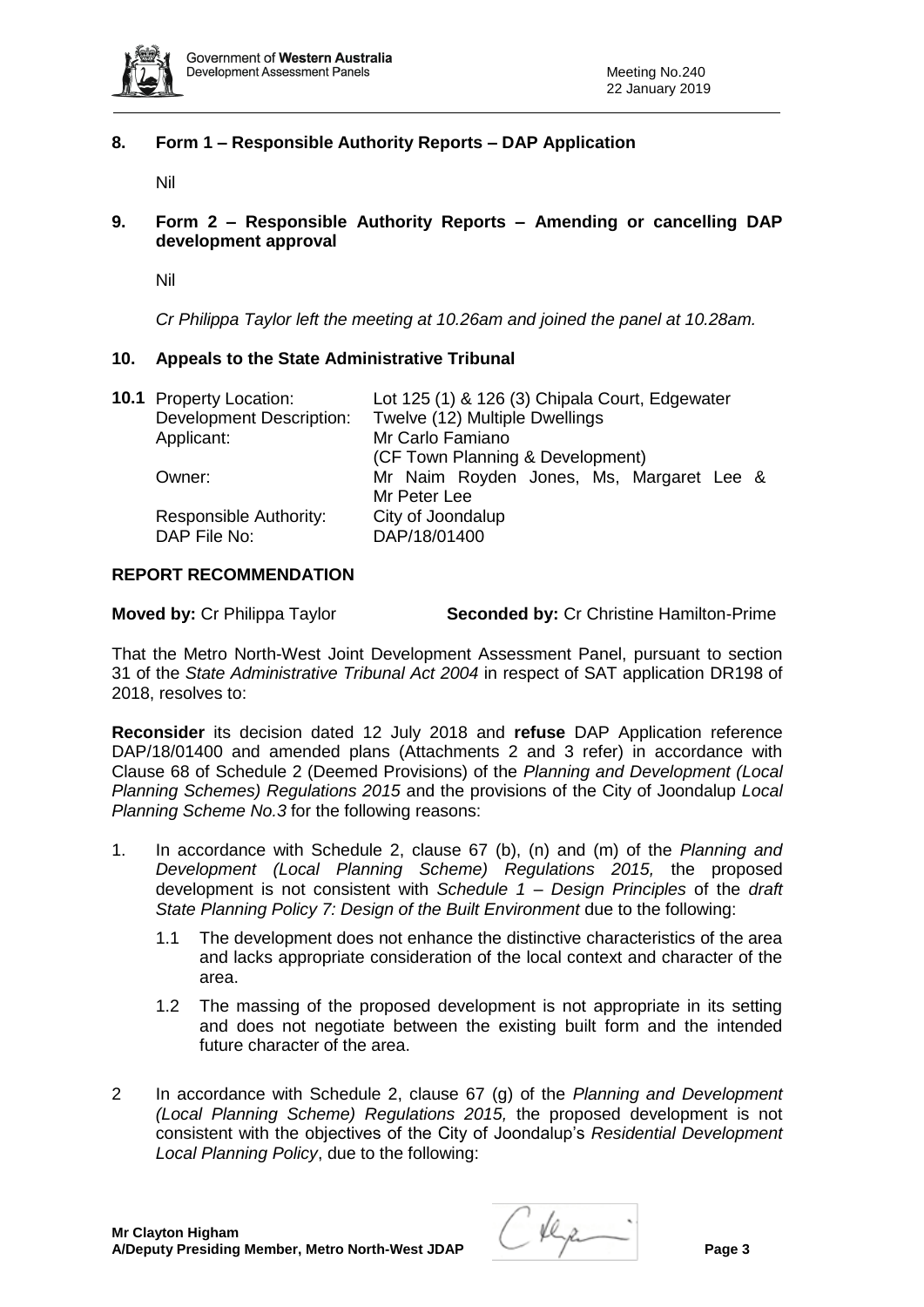

- 2.1 The development does not enhance and/or improve the existing streetscape outcome.
- 2.2 The proposal does not complement the visual character of the surrounding built form.

In accordance with Schedule 2, Clause 67 (n) of the *Planning and Development (Local Planning Scheme) Regulations 2015*, the development is not considered to maintain the amenity of the established residential area as the bulk and scale of the development is inconsistent with and adverse to the existing character of the locality.

# **The Report Recommendation was put and LOST (2/3).**

- For: Cr Christine Hamilton-Prime Cr Philippa Taylor
- Against: Ms Karen Hyde Mr Clayton Higham Mr Fred Zuideveld

# **ALTERNATE MOTION**

**Moved by:** Ms Karen Hyde **Seconded by:** Mr Clayton Higham

That the Metro North-West Joint Development Assessment Panel, pursuant to section 31 of the *State Administrative Tribunal Act 2004* in respect of SAT application DR198 of 2018, resolves to:

**Reconsider** its decision dated 12 July 2018 and **approve** DAP Application reference DAP/18/01400 and amended plans (Attachments 2 and 3 refer) in accordance with Clause 68 of Schedule 2 (Deemed Provisions) of the *Planning and Development (Local Planning Schemes) Regulations 2015* and the provisions of the City of Joondalup *Local Planning Scheme No.3*, subject to the following conditions:

## **Conditions**

- 1.1 This decision constitutes planning approval only and is valid for a period of two years from the date of approval. If the subject development is not substantially commenced within the two year period, the approval shall lapse and be of no further effect.
- 1.2 This approval relates to the 12 multiple dwellings and associated works only, as indicated on the approved plans. It does not relate to any other development on the lot.
- 1.3 The lots included within the application site shall be granted approval for amalgamation prior to commencement of development and amalgamation concluded prior to occupancy certification.
- 1.4 All stormwater shall be collected on-site and disposed of in a manner acceptable to the City.
- 1.5 All development shall be contained within the property boundaries.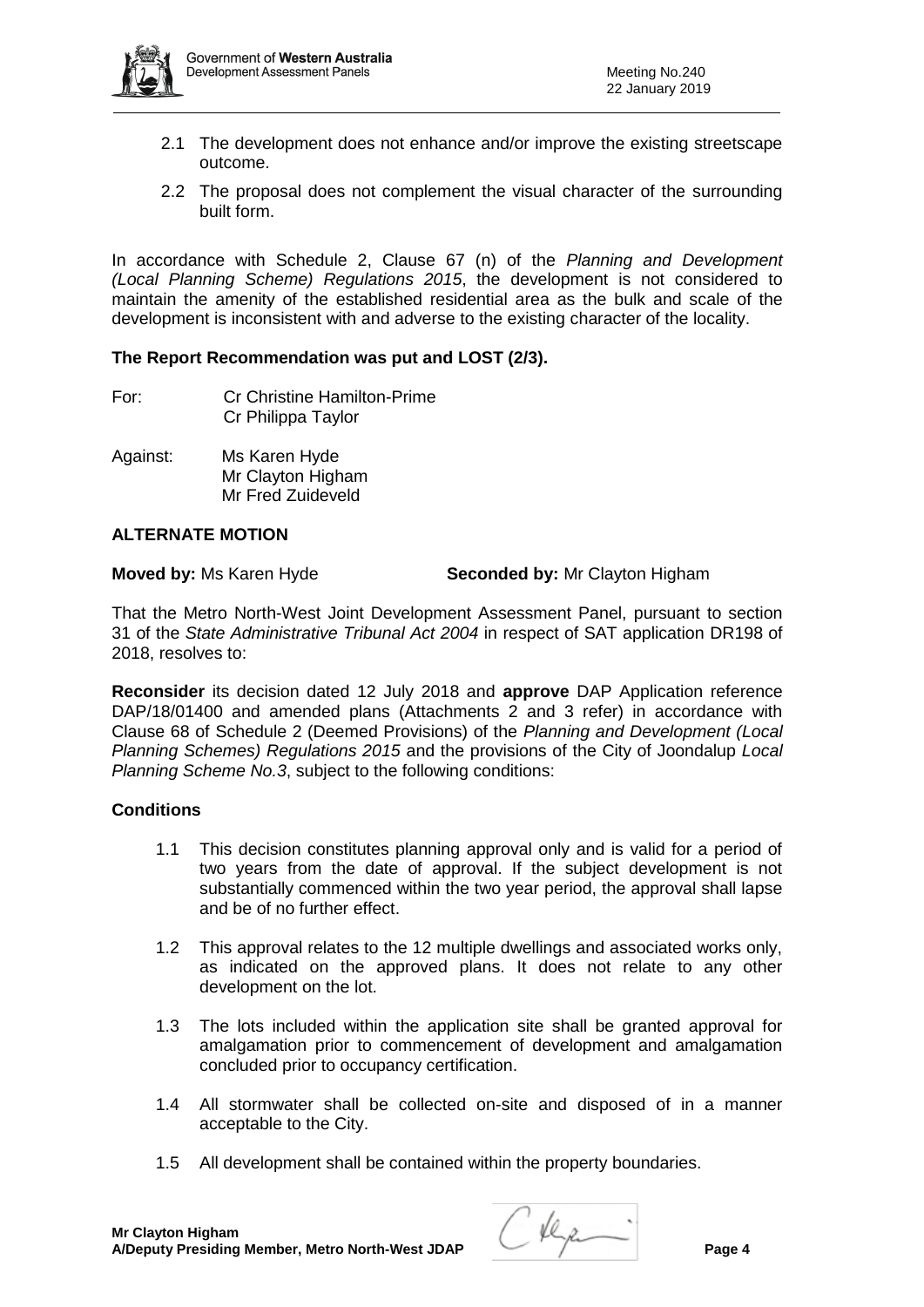

- 1.6 Five visitor car parking bays shall be provided within the verge to the specifications and satisfaction of the City.
- 1.7 A full schedule of colours and materials for all exterior parts to the building is to be submitted and approved prior to the commencement of development. Development shall be in accordance with the approved schedule and all external materials and finishes shall be maintained to a high standard, including being free of vandalism, to the satisfaction of the City.
- 1.8 A Refuse Management Plan indicating the method of rubbish collection is to be submitted prior to the commencement of development, and approved by the City prior to the development first being occupied.
- 1.9 A Construction Management Plan being submitted and approved prior to the commencement of development. The management plan shall detail how it is proposed to manage:
	- all forward works for the site;
	- the delivery of materials and equipment to the site;
	- the storage of materials and equipment on the site;
	- the parking arrangements for the contractors and subcontractors;
	- the management of dust during the construction process;
	- other matters likely to impact on the surrounding properties;

and works shall be undertaken in accordance with the approved Construction Management Plan.

- 1.10 Any bicycle parking facilities provided should be designed in accordance with the Australian Standard for Off-street Car parking – Bicycles (AS2890.3- 1993). If the development is to include bicycle parking, details of bicycle parking area(s) shall be provided to, and approved by the City prior to the commencement of construction.
- 1.11 Lighting shall be installed along all driveways and pedestrian pathways and in all common service areas prior to the development first being occupied, to the satisfaction of the City. A lighting plan shall be submitted to the City for approval prior to the commencement of construction.
- 1.12 Detailed landscaping plans shall be submitted to the City for approval prior to the commencement of development. These landscaping plans are to address the deemed-to-comply requirement and design principles of clause 6.3.2 of the Residential Design Codes, and indicate the proposed landscaping treatment(s) of the subject site and the adjoining road verge(s). and shall:
	- Be drawn at an appropriate scale of either 1:100, 1:200 or 1:500;
	- Provide all details relating to paving, treatment of verges and tree planting in the car park;
	- Show spot levels and/or contours of the site;
	- Indicate any natural vegetation to be retained and the proposed manner in which this will be managed;
	- Be based on water sensitive urban design principles to the satisfaction of the City;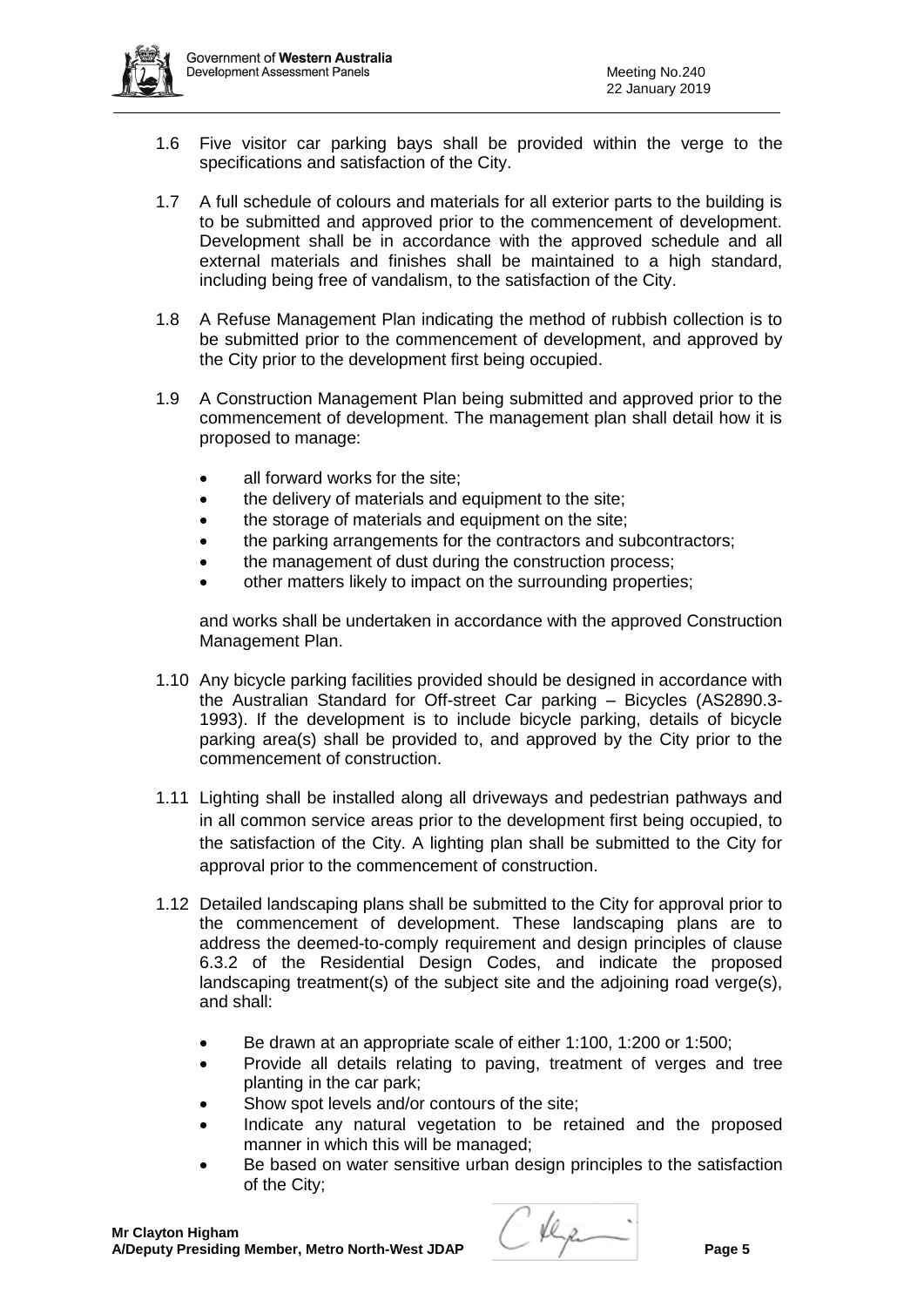

- Be based on Designing out Crime principles to the satisfaction of the City; and
- Show all irrigation design details.
- 1.13 Landscaping and reticulation shall be established in accordance with the approved landscaping plans, Australian Standards and best trade practice prior to the development first being occupied and thereafter maintained to the satisfaction of the City.
- 1.14 Prior to occupation of the dwellings, each dwelling shall be provided with an adequate area for clothes drying facilities that is screened from view from the street(s) to the satisfaction of the City.
- 1.15 Any roof mounted or freestanding plant or equipment such as air conditioning units, satellite dishes or radio masts to be located and screened so as not to be visible from beyond the boundaries of the development site, prior to the occupation of the building(s) to the satisfaction of the City.
- 1.16 Boundary walls and retaining walls shall be of a clean finish and made good to the satisfaction of the City.
- 1.17 The on-site visitor bay shall be marked and permanently made available for visitor parking and shall remain accessible to visitors, being free of any access gate.
- 1.18 The verge adjacent to the lot(s) shall be landscaped to the specifications and satisfaction of the City, and shall include the retention of existing street trees and provision of new street trees as indicated on the approved plans.
- 1.19 The driveway and crossover are to be designed and constructed to the satisfaction of the City prior to occupation of the development.
- 1.20 The existing crossovers shall be removed and the verge made good to the satisfaction of the City prior to occupation of the development.
- 1.21 The car parking bays, driveways and access points shown on the approved plans are to be designed, constructed, drained and marked in accordance with the Australian Standard for Off-street Car Parking (AS/NZS2890.1 2004), Off-street Parking for People with Disabilities (AS/NZS2890.6 2009) and Off-street Commercial Vehicle Facilities (AS2890.2:2002), prior to the occupation of the development. These bays are to be thereafter maintained to the satisfaction of the City.
- 1.22 The infill to the front fencing, as indicated on the approved plans, shall be visually permeable (as defined in the Residential Design Codes).
- 2. **Notify** the State Administrative Tribunal of its decision.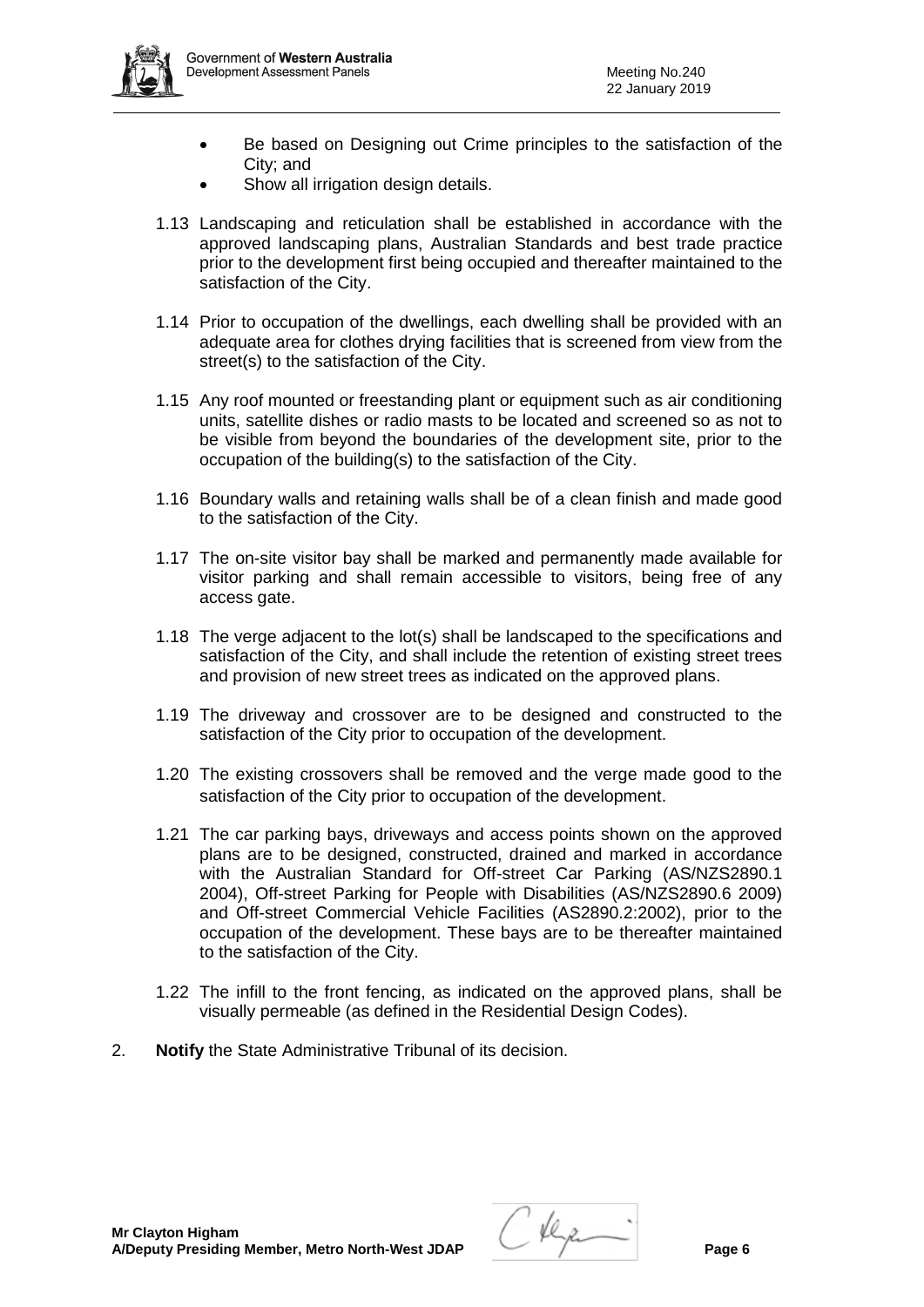

## **Advice Notes**

- 1. The City encourages the applicant/owner to incorporate materials and colours to the external surface of the development, including roofing, that have low reflective characteristics to minimise potential glare from the development impacting the amenity of the adjoining or nearby neighbours.
- 2. In relation to the landscaping plan, the applicant is to submit a detailed design showing the required street trees and verge landscaping to the City for approval, prior to the occupation of the development.
	- Where existing street trees are to be retained as a part of the verge treatment, the applicant is to provide a plan indicating the location of these trees and their species for approval.
	- Where new street trees are to be installed by the applicant, submit a detailed design of the tree preparation zone(s) to the City for approval. The detailed design shall indicate the tree preparation zones within the verge and nominate tree species in accordance with the City's preferred species list.

The applicant is to notify the City upon the installation of the street trees so that an inspection can be undertaken.

- 3. Any existing footpath and kerbing shall be retained and protected during construction of the development and shall not be removed or altered for the purposes of a vehicle crossover. Should the footpath/kerb be damaged during the construction of the development, it shall be reinstated to the satisfaction of the City.
- 4. The applicant/owner is advised that verge treatments are to comply with Housing Opportunity Area requirements outlined in the City's Street Verge Guidelines. A copy of the Guidelines can be obtained at https://www.joondalup.wa.gov.au/vergetreatments/.
- 5. In regard to the on-street visitor parking bays, the applicant is to, prior to construction of the visitor parking bay(s), submit a detailed design of the bays to the City for approval. The detailed design is to indicate 5 on-street parallel car parking bays within the verge adjacent to the lot(s).

Upon gaining approval from the City, the applicant is to construct the car bay(s) to the City's satisfaction prior to occupation of the dwellings. The applicant is to notify the City upon the installation of the bays so that an inspection can be undertaken.

6. The Residential Design Codes define visually permeable as:

*In reference to a wall, gate, door or fence that the vertical surface has:*

- *continuous vertical or horizontal gaps of 50mm or greater width occupying not less than one third of the total surface area;*
- *continuous vertical or horizontal gaps less than 50mm in width, occupying at least one half of the total surface area in aggregate; or*
- *a surface offering equal or lesser obstruction to view.*

*as viewed directly from the street.*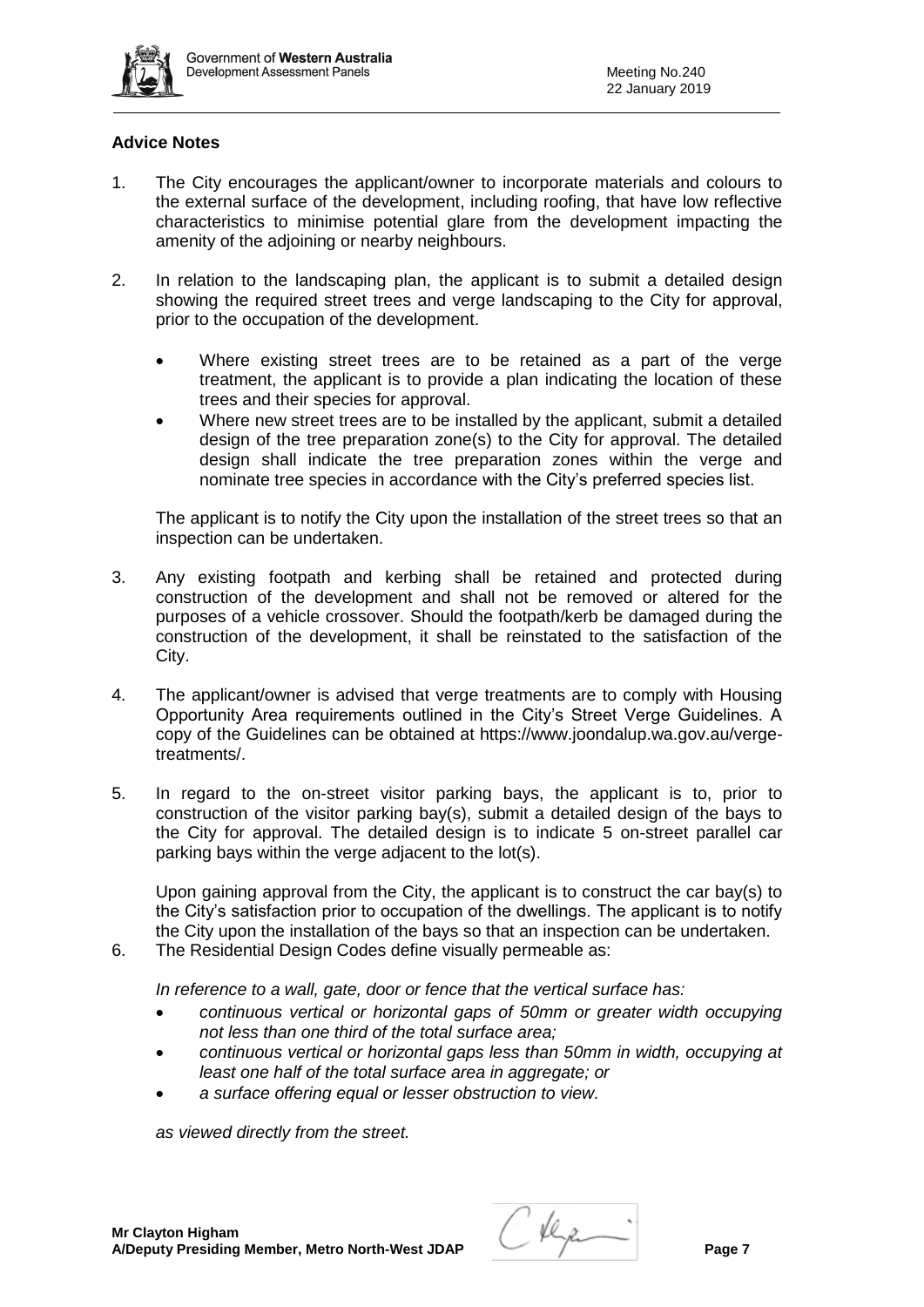

- 7. Development shall comply with the Sewerage (Lighting, Ventilation and Construction) Regulations 1971.
- 8. Floors shall grade evenly to an approved floor waste outlet in all wet areas (including the laundry).
- 9. The Bin storage area shall be provided with a concrete floor graded to a 100mm industrial floor waste gully connected to sewer and provided with a hose cock.

## **AMENDING MOTION 1**

**Moved by:** Ms Karen Hyde **Seconded by:** Mr Fred Zuideveld

That a new Advice Note 10 be added to read as follows:

- *10. The Waste Management Plan should include (but not be limited to):*
	- *Method of collection*
	- *Times of collection*
	- *Opportunities to minimise impact on the residents of the development*

## **The Amending Motion was put and CARRIED (4/1).**

For: Ms Karen Hyde Mr Clayton Higham Mr Fred Zuideveld Cr Christine Hamilton-Prime

Against: Cr Philippa Taylor

**REASON:** To ensure that the waste management plan responds to matters raised during pubic submission period and minimises impacts on new residents.

#### **AMENDING MOTION 2**

**Moved by:** Ms Karen Hyde **Seconded by:** Mr Fred Zuideveld

That Condition 1.7 be amended to read as follows:

*1.7 A full schedule of colours and materials including materials relating to sustainability measures for all exterior parts to the building is to be submitted and approved prior to the commencement of development. Development shall be in accordance with the approved schedule and all external materials and finishes shall be maintained to a high standard, including being free of vandalism, to the satisfaction of the City;*

#### **The Amending Motion was put and CARRIED UNANIMOUSLY.**

**REASON:** To ensure the materials palette includes any materials relating to sustainability which are introduced prior to construction but not identified in the drawings submitted with the application.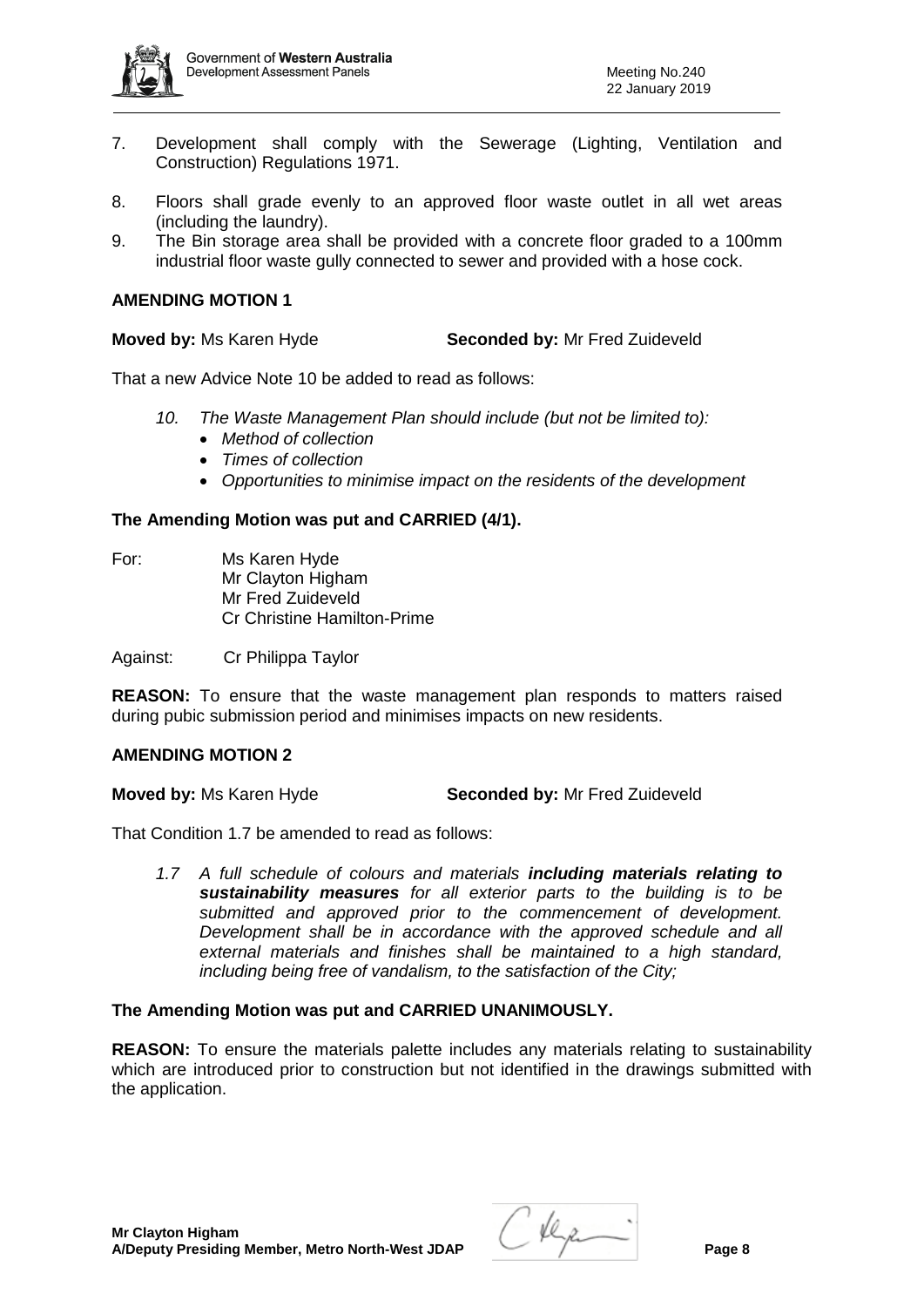

# **AMENDING MOTION 3**

**Moved by:** Cr Philippa Taylor **Seconded by:** Cr Christine Hamilton-Prime

That Condition 1.12 be amended to read as follows:

- *1.12 Detailed landscaping plans shall be submitted to the City for approval prior to the commencement of development. These landscaping plans are to address the deemed-to-comply requirement and design principles of clause 6.3.2 of the Residential Design Codes, and indicate the proposed landscaping treatment(s) of the subject site and the adjoining road verge(s), and shall:*
	- *Be drawn at an appropriate scale of either 1:100, 1:200 or 1:500;*
	- *Provide all details relating to paving, treatment of verges and tree planting in the car park;*
	- *Show spot levels and/or contours of the site;*
	- *Indicate any natural vegetation to be retained and the proposed manner in which this will be managed;*
	- *Be based on water sensitive urban design principles to the satisfaction of the City;*
	- *Be based on Designing out Crime principles to the satisfaction of the City;*
	- *Show all irrigation design details and*
	- *Details of the species and the level of the maturity of the landscaping that will be included.*

# **The Amending Motion was put and CARRIED UNANIMOUSLY.**

**REASON:** To ensure the quality and maturity of the new landscape is adequate to provide amenity and shade in accordance with the purpose of the landscape.

# **AMENDING MOTION 4**

**Moved by:** Mr Fred Zuideveld **Seconded by:** Ms Karen Hyde

That Condition 1.14 be amended to read as follows:

*1.14 Prior to occupation of the dwellings, each dwelling shall be provided with an adequate area for clothes drying facilities that is screened from view from the street(s) to the satisfaction of the City or provided with a mechanical dryer;*

# **The Amending Motion was put and CARRIED UNANIMOUSLY.**

**REASON:** To ensure the drying facilities of the development do not detract from the visual qualities as seen from the public realm.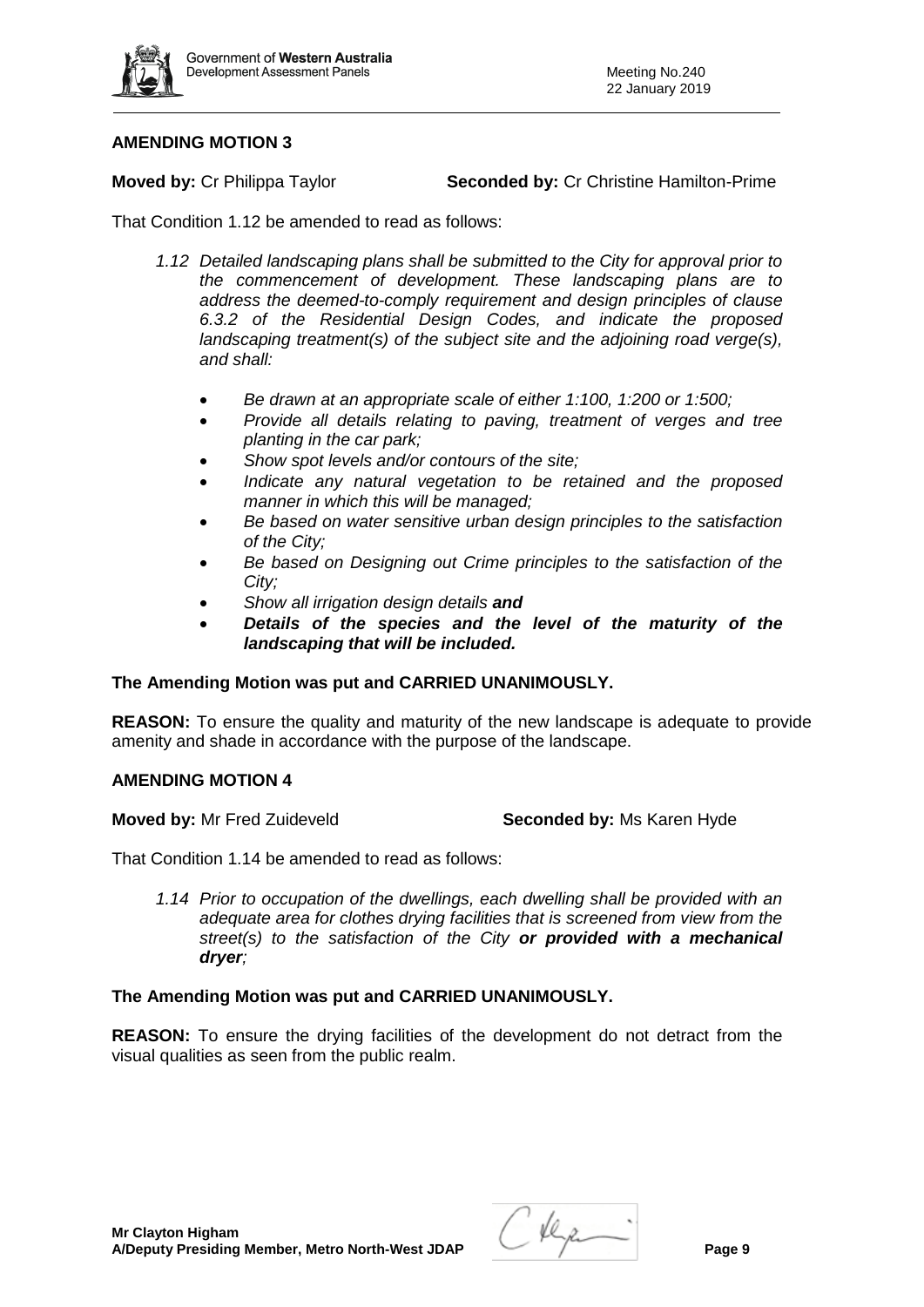

# **AMENDING MOTION 5**

**Moved by:** Mr Fred Zuideveld **Seconded by:** Mr Clayton Higham

That New Condition 1.23 be added to read as follows:

*1.23. Air-conditioning condensing units for units 5, 6, 7, 11 and 12 be relocated to a more suitable position to the satisfaction of the City.*

# **The Amending Motion was put and CARRIED UNANIMOUSLY.**

**REASON:** To remove the A/C units from line of sight as seen from the public realm and to avoid obstruction to entrances and avoid visual, noise and heat impacts on the residents of the new development.

# **AMENDING MOTION 6**

**Moved by:** Mr Clayton Higham **Seconded by:** Mr Fred Zuideveld

That Condition 1.7 be amended to read as follows:

*1.7 A full schedule of colours and materials including materials relating to sustainability measures for all exterior parts to the building is to be submitted*  and approved prior to the commencement of development. *attention is to be given to materials and finishes to the upper levels in response to the comments made by the Joondalup Development Reference Panel (JDRP). Development shall be in accordance with the approved schedule and all external materials and finishes shall be maintained to a high standard, including being free of vandalism, to the satisfaction of the City.*

# **The Amending Motion was put and CARRIED UNANIMOUSLY.**

**REASON:** To ensure the appropriate quality and choice of materials, especially at the upper levels in accordance with the comments of the Joondalup Development Reference Panel (JDRP).

# **ALTERNATE MOTION (AS AMENDED)**

That the Metro North-West Joint Development Assessment Panel, pursuant to section 31 of the *State Administrative Tribunal Act 2004* in respect of SAT application DR198 of 2018, resolves to:

**Reconsider** its decision dated 12 July 2018 and **approve** DAP Application reference DAP/18/01400 and amended plans (Attachments 2 and 3 refer) in accordance with Clause 68 of Schedule 2 (Deemed Provisions) of the *Planning and Development (Local Planning Schemes) Regulations 2015* and the provisions of the City of Joondalup *Local Planning Scheme No.3*, subject to the following conditions:

# **Conditions**

1.1 This decision constitutes planning approval only and is valid for a period of two years from the date of approval. If the subject development is not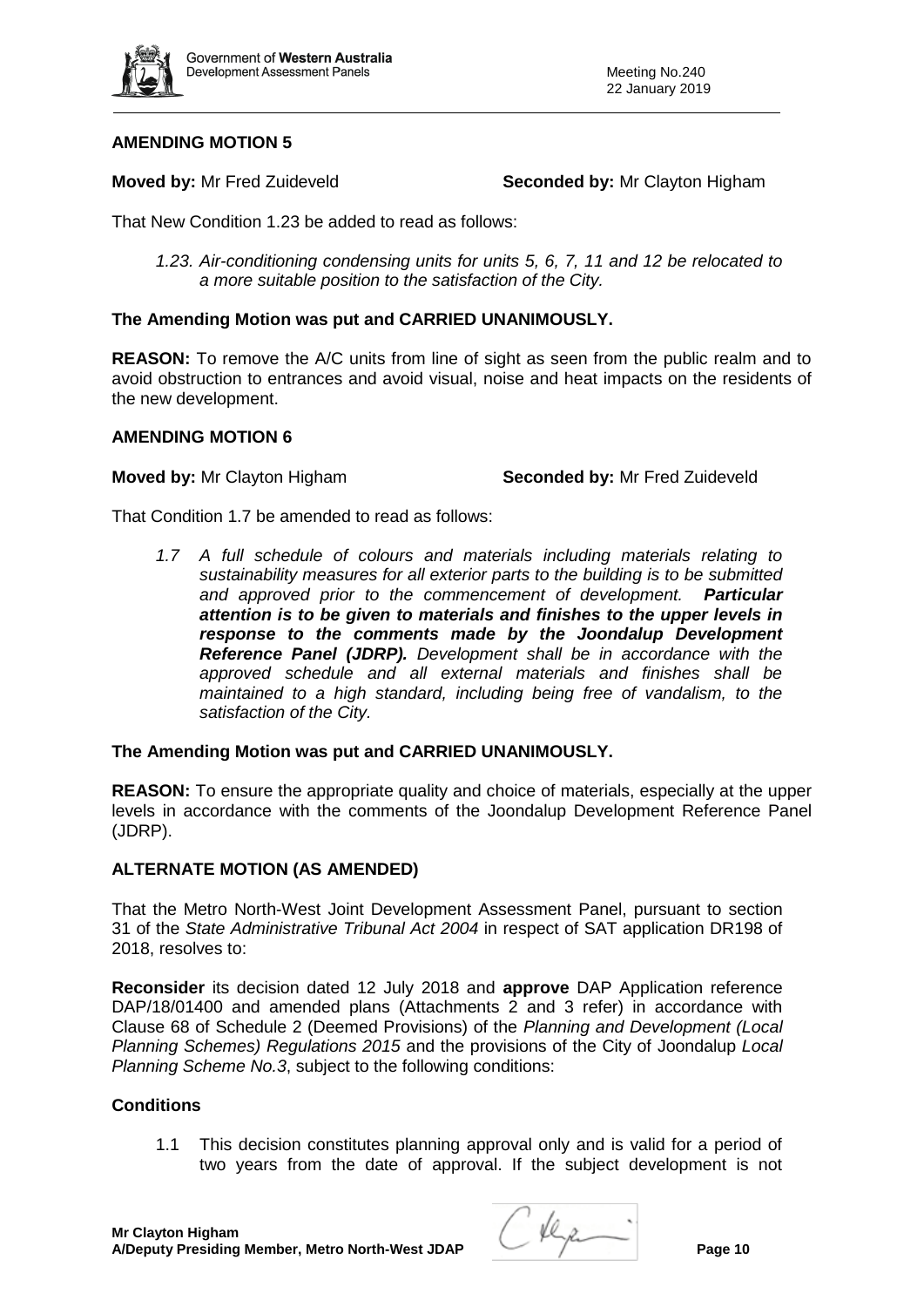

substantially commenced within the two year period, the approval shall lapse and be of no further effect.

- 1.2 This approval relates to the 12 multiple dwellings and associated works only, as indicated on the approved plans. It does not relate to any other development on the lot.
- 1.3 The lots included within the application site shall be granted approval for amalgamation prior to commencement of development and amalgamation concluded prior to occupancy certification.
- 1.4 All stormwater shall be collected on-site and disposed of in a manner acceptable to the City.
- 1.5 All development shall be contained within the property boundaries.
- 1.6 Five visitor car parking bays shall be provided within the verge to the specifications and satisfaction of the City.
- 1.7 A full schedule of colours and materials including materials relating to sustainability measures for all exterior parts to the building is to be submitted and approved prior to the commencement of development. Particular attention is to be given to materials and finishes to the upper levels in response to the comments made by the Joondalup Development Reference Panel. Development shall be in accordance with the approved schedule and all external materials and finishes shall be maintained to a high standard, including being free of vandalism, to the satisfaction of the City.
- 1.8 A Refuse Management Plan indicating the method of rubbish collection is to be submitted prior to the commencement of development, and approved by the City prior to the development first being occupied.
- 1.9 A Construction Management Plan being submitted and approved prior to the commencement of development. The management plan shall detail how it is proposed to manage:
	- all forward works for the site;
	- the delivery of materials and equipment to the site;
	- the storage of materials and equipment on the site;
	- the parking arrangements for the contractors and subcontractors;
	- the management of dust during the construction process;
	- other matters likely to impact on the surrounding properties;

and works shall be undertaken in accordance with the approved Construction Management Plan.

1.10 Any bicycle parking facilities provided should be designed in accordance with the Australian Standard for Off-street Car parking – Bicycles (AS2890.3- 1993). If the development is to include bicycle parking, details of bicycle parking area(s) shall be provided to, and approved by the City prior to the commencement of construction.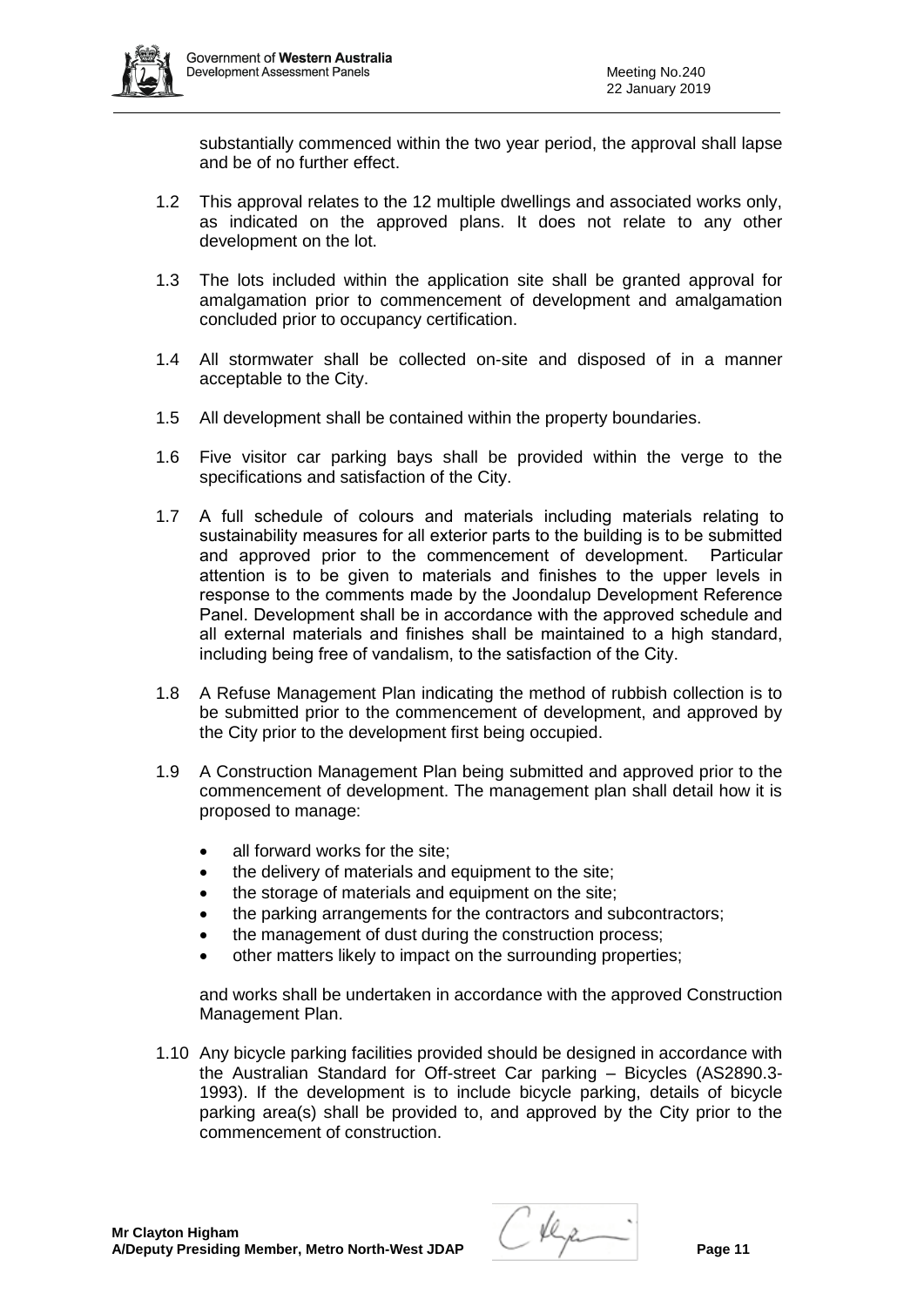

- 1.11 Lighting shall be installed along all driveways and pedestrian pathways and in all common service areas prior to the development first being occupied, to the satisfaction of the City. A lighting plan shall be submitted to the City for approval prior to the commencement of construction.
- 1.12 Detailed landscaping plans shall be submitted to the City for approval prior to the commencement of development. These landscaping plans are to address the deemed-to-comply requirement and design principles of clause 6.3.2 of the Residential Design Codes, and indicate the proposed landscaping treatment(s) of the subject site and the adjoining road verge(s), and shall:
	- Be drawn at an appropriate scale of either 1:100, 1:200 or 1:500;
	- Provide all details relating to paving, treatment of verges and tree planting in the car park;
	- Show spot levels and/or contours of the site;
	- Indicate any natural vegetation to be retained and the proposed manner in which this will be managed;
	- Be based on water sensitive urban design principles to the satisfaction of the City;
	- Be based on Designing out Crime principles to the satisfaction of the City;
	- Show all irrigation design details and
	- Details of the species and the level of the maturity of the landscaping that will be included.
- 1.13 Landscaping and reticulation shall be established in accordance with the approved landscaping plans, Australian Standards and best trade practice prior to the development first being occupied and thereafter maintained to the satisfaction of the City.
- 1.14 Prior to occupation of the dwellings, each dwelling shall be provided with an adequate area for clothes drying facilities that is screened from view from the street(s) to the satisfaction of the City or provided with a mechanical dryer.
- 1.15 Any roof mounted or freestanding plant or equipment such as air conditioning units, satellite dishes or radio masts to be located and screened so as not to be visible from beyond the boundaries of the development site, prior to the occupation of the building(s) to the satisfaction of the City.
- 1.16 Boundary walls and retaining walls shall be of a clean finish and made good to the satisfaction of the City.
- 1.17 The on-site visitor bay shall be marked and permanently made available for visitor parking and shall remain accessible to visitors, being free of any access gate.
- 1.18 The verge adjacent to the lot(s) shall be landscaped to the specifications and satisfaction of the City, and shall include the retention of existing street trees and provision of new street trees as indicated on the approved plans.
- 1.19 The driveway and crossover are to be designed and constructed to the satisfaction of the City prior to occupation of the development.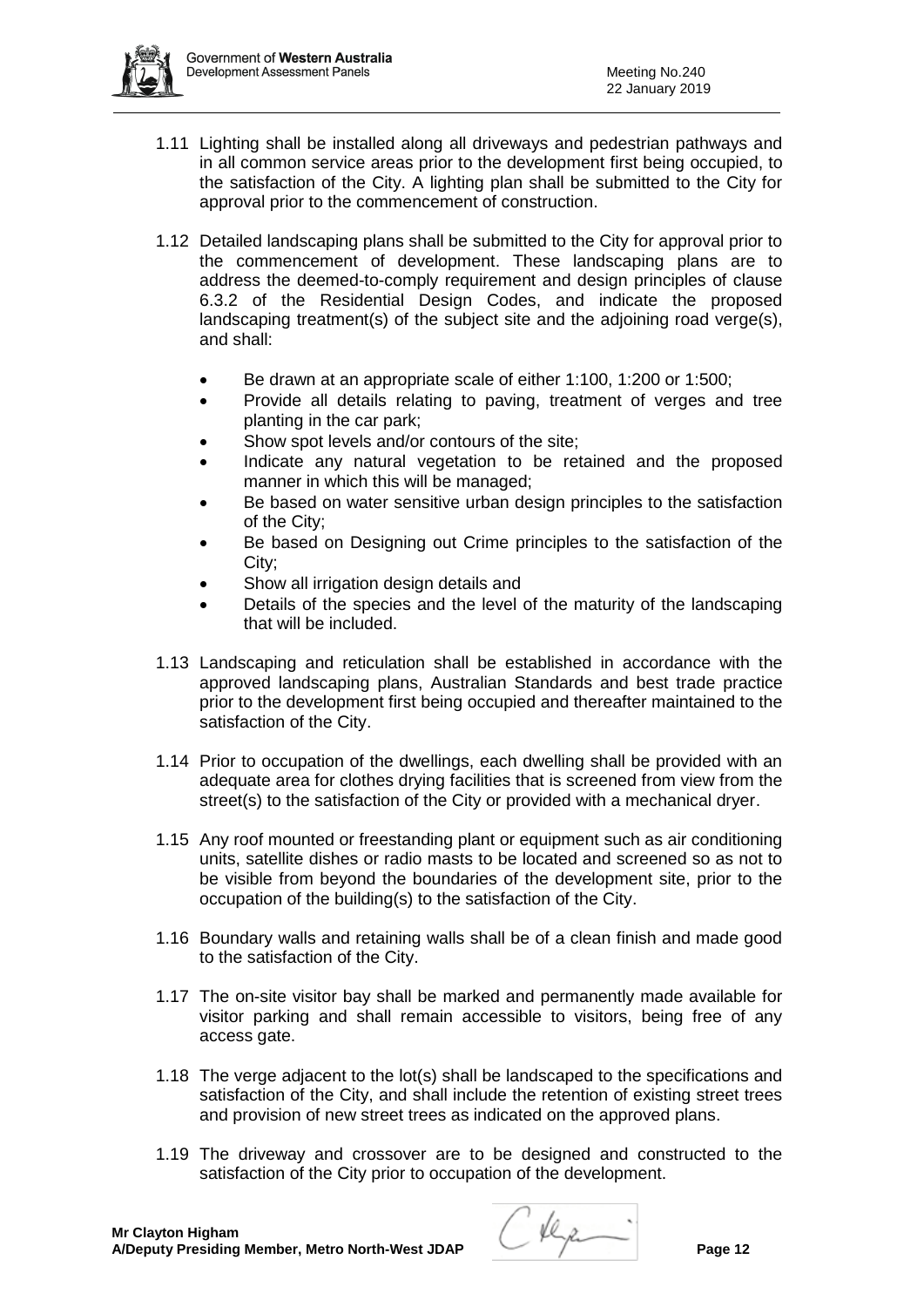

- 1.20 The existing crossovers shall be removed and the verge made good to the satisfaction of the City prior to occupation of the development.
- 1.21 The car parking bays, driveways and access points shown on the approved plans are to be designed, constructed, drained and marked in accordance with the Australian Standard for Off-street Car Parking (AS/NZS2890.1 2004), Off-street Parking for People with Disabilities (AS/NZS2890.6 2009) and Off-street Commercial Vehicle Facilities (AS2890.2:2002), prior to the occupation of the development. These bays are to be thereafter maintained to the satisfaction of the City.
- 1.22 The infill to the front fencing, as indicated on the approved plans, shall be visually permeable (as defined in the Residential Design Codes).
- 1.23 Air-conditioning condensing units for units 5, 6, 7, 11 and 12 be relocated to a more suitable position to the satisfaction of the City.
- 2. **Notify** the State Administrative Tribunal of its decision.

# **Advice Notes**

- 1. The City encourages the applicant/owner to incorporate materials and colours to the external surface of the development, including roofing, that have low reflective characteristics to minimise potential glare from the development impacting the amenity of the adjoining or nearby neighbours.
- 2. In relation to the landscaping plan, the applicant is to submit a detailed design showing the required street trees and verge landscaping to the City for approval, prior to the occupation of the development.
	- Where existing street trees are to be retained as a part of the verge treatment, the applicant is to provide a plan indicating the location of these trees and their species for approval.
	- Where new street trees are to be installed by the applicant, submit a detailed design of the tree preparation zone(s) to the City for approval. The detailed design shall indicate the tree preparation zones within the verge and nominate tree species in accordance with the City's preferred species list.

The applicant is to notify the City upon the installation of the street trees so that an inspection can be undertaken.

- 3. Any existing footpath and kerbing shall be retained and protected during construction of the development and shall not be removed or altered for the purposes of a vehicle crossover. Should the footpath/kerb be damaged during the construction of the development, it shall be reinstated to the satisfaction of the City.
- 4. The applicant/owner is advised that verge treatments are to comply with Housing Opportunity Area requirements outlined in the City's Street Verge Guidelines. A copy of the Guidelines can be obtained at [https://www.joondalup.wa.gov.au/verge](https://www.joondalup.wa.gov.au/verge-treatments/)[treatments/.](https://www.joondalup.wa.gov.au/verge-treatments/)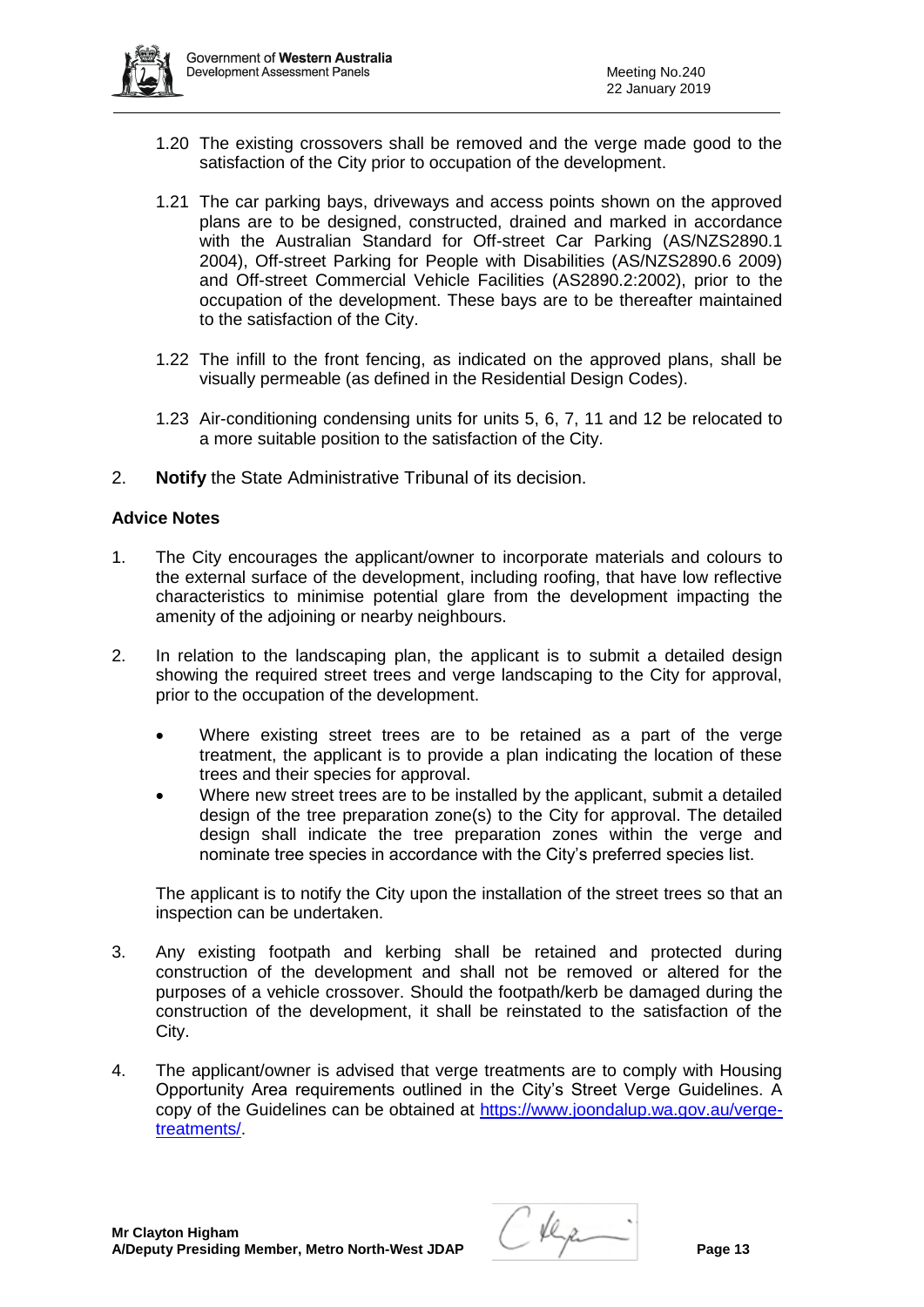5. In regard to the on-street visitor parking bays, the applicant is to, prior to construction of the visitor parking bay(s), submit a detailed design of the bays to the City for approval. The detailed design is to indicate 5 on-street parallel car parking bays within the verge adjacent to the lot(s).

Upon gaining approval from the City, the applicant is to construct the car bay(s) to the City's satisfaction prior to occupation of the dwellings. The applicant is to notify the City upon the installation of the bays so that an inspection can be undertaken.

6. The Residential Design Codes define visually permeable as:

*In reference to a wall, gate, door or fence that the vertical surface has:*

- *Continuous vertical or horizontal gaps of 50mm or greater width occupying not less than one third of the total surface area;*
- *Continuous vertical or horizontal gaps less than 50mm in width, occupying at least one half of the total surface area in aggregate; or*
- *A surface offering equal or lesser obstruction to view.*

*as viewed directly from the street.*

- 7. Development shall comply with the Sewerage (Lighting, Ventilation and Construction) Regulations 1971.
- 8. Floors shall grade evenly to an approved floor waste outlet in all wet areas (including the laundry).
- 9. The Bin storage area shall be provided with a concrete floor graded to a 100mm industrial floor waste gully connected to sewer and provided with a hose cock.
- 10. The Waste Management Plan should include (but not be limited to):
	- Method of collection.
	- Time of collection.
	- Opportunities to minimise impact on the residents of the development.

# **The Alternate Motion (as amended) was put and CARRIED (4/1).**

For: Ms Karen Hyde Mr Clayton Higham Mr Fred Zuideveld Cr Christine Hamilton-Prime

Against: Cr Philippa Taylor

**REASON:** The panel considered that:

- The development proposal was improved from the original which was refused and had responded to the reasons for refusal.
- The City's scheme and policy contemplates multiple dwellings.
- The application met the multiple dwelling requirement of the LPP for a minimum lot frontage.
- The development was thoroughly assessed in the RAR and was generally compliant with the deemed to comply standards and variations sought were minor and met the design principles of the R Codes and LPP.